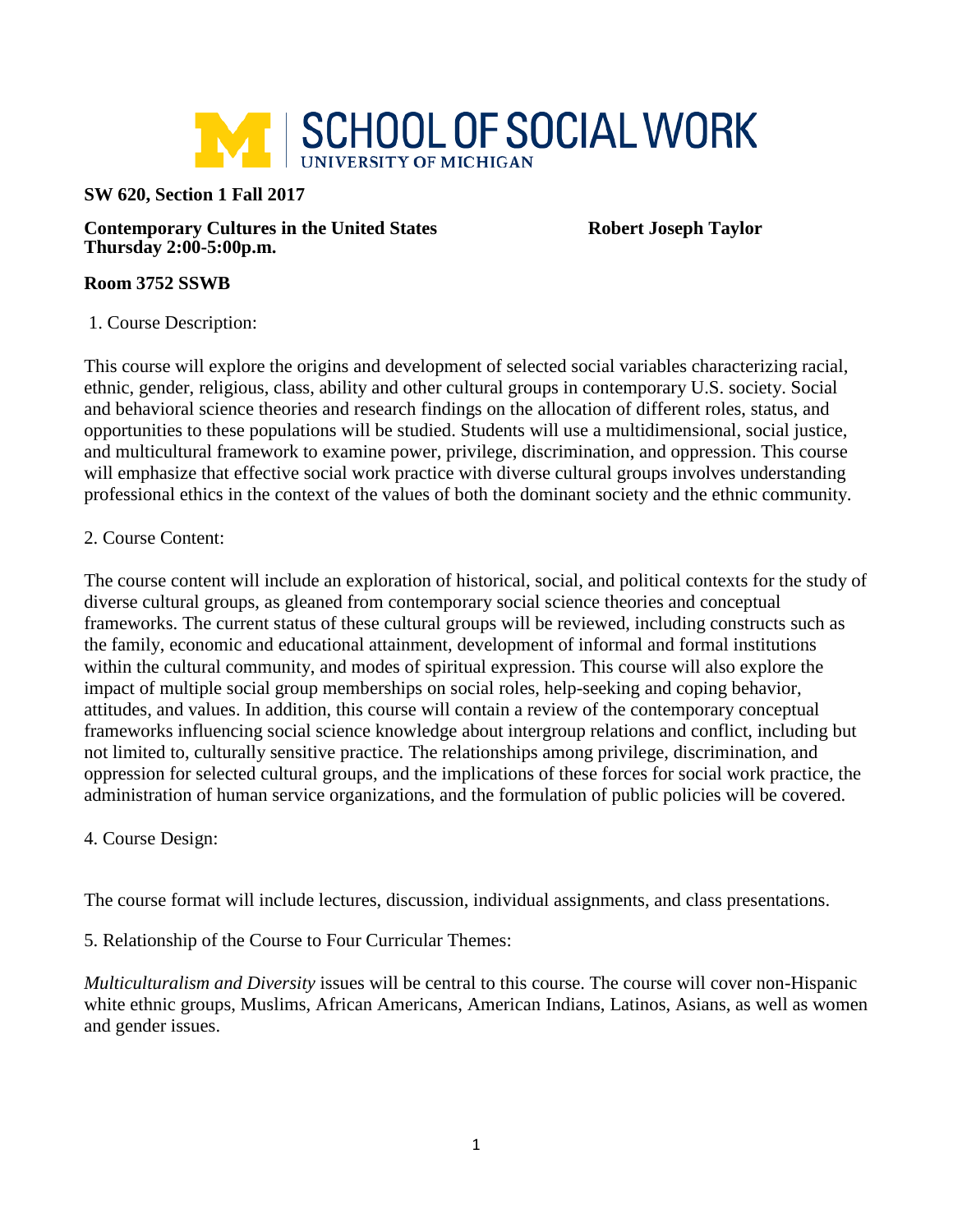*Social Justice and Social Change* issues will be discussed throughout this course. Discrimination and micro-aggressions are a major component of this course. The relationships among injustice, conflict, and social change will also be discussed.

*Promotion, Prevention, Treatment, and Rehabilitation* approaches will be addressed within the section examining selected social identity groups in the United States. Students will use a strengths approach which links professional human service delivery systems with those formal and informal systems historically and currently available to these diverse cultural groups.

*Behavioral and Social Science Research* will be used throughout this course and will provide a foundation for evaluating the knowledge base on ethnicity, race, gender, sexual orientation, religion/spirituality, and ability constructs in research and practice.

6. Relationship of the Course to Social Work Ethics and Values:

This course will operationalize the NASW Code of Ethics, as it applies to ethical responsibilities to service consumers (clients), colleagues, and organizations. Other social work codes of ethics will also be examined in the treatment of these ethical responsibilities for selected cultural groups nationally and internationally.

7.*Intensive Focus on Privilege, Oppression, Diversity and Social Justice (PODS):* This course integrates PODS content and skills with a special emphasis on diversity. In particular, the course investigates ethnic and cultural diversity with regards to racial and ethnic groups (African Americans, Black Caribbeans, Mexican Americans, Puerto Ricans, Cubans and Native Americans, Chinese Americans, Japanese Americans), as well as religious denominations (Muslims).

# **Class Schedule**

# **September 7 Overview of Course and Disability, Religion, Aging, Gender and Families**

## **Required:**

- Balkin, R. S., Schlosser, L. Z., & Levitt, D. H. (2009). Religious identity and cultural diversity: Exploring the relationship between religious identity, sexism, homophobia, and multicultural competence. *Journal of Counseling and Development, 87*(4), 420-427.
- Silverstein, M. & Giarruso, R. (2010). Aging and Family Life: A Decade Review. *Journal of Marriage and Family, 72,* 1039 – 1058. (Read pages 1039, 1042-1050).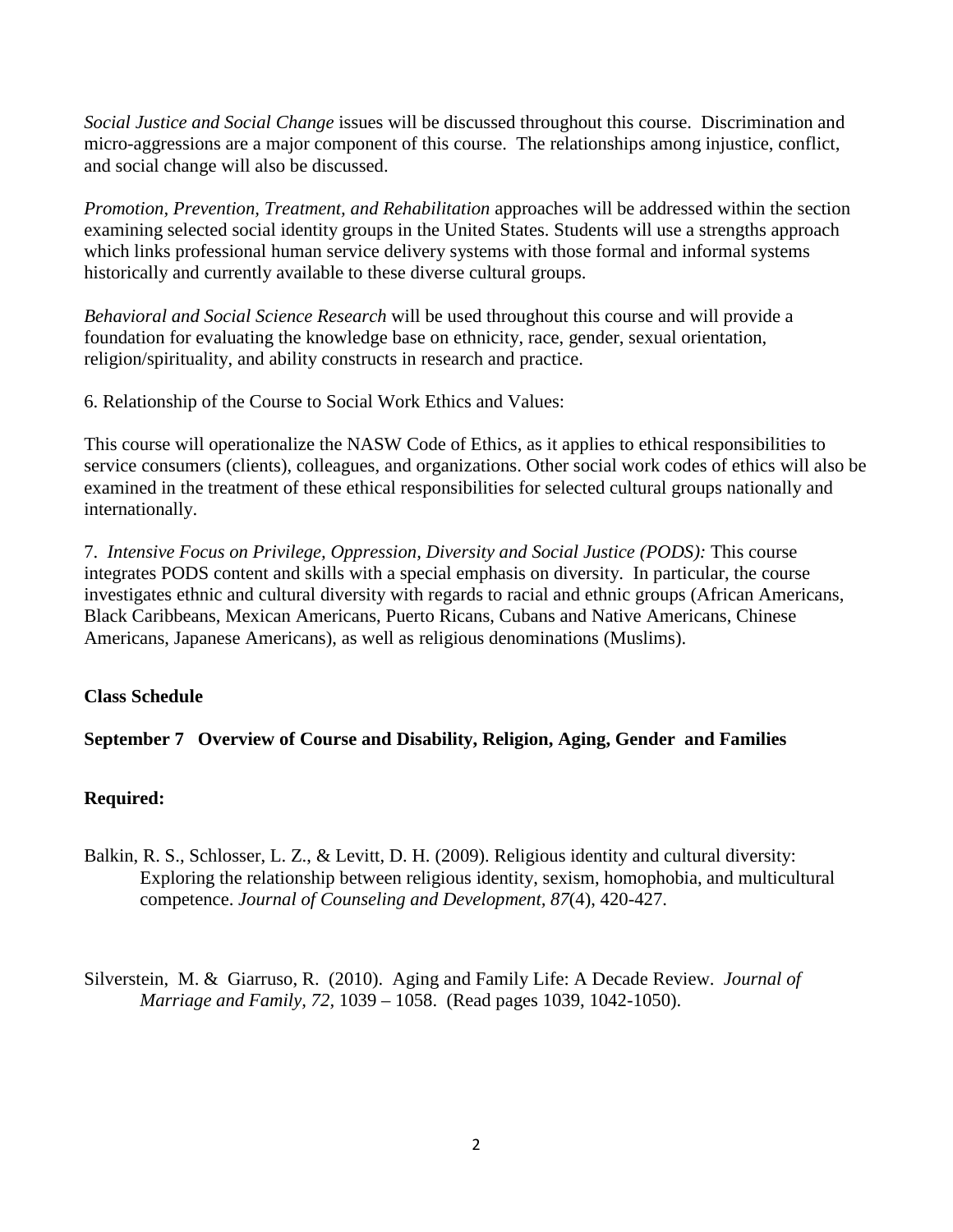## **Optional:**

- Goncalves, D. C., Albuquerque, P. B., Byrne, G. J., & Pachana, N. A. (2009). Assessment of depression in aging contexts: General considerations when working with older adults. *Professional Psychology: Research and Practice, 40*(6), 609–616.
- Hodge, D. R. (2011). Using Spiritual Interventions in Practice: Developing Some Guidelines from Evidence-based Practice. *Social Work, 56,* 149-158.
- Thyer, B. A., & Myers, L. L. (2009). Religious discrimination in social work academic programs: Whither social justice? *Journal of Religion & Spirituality in Social Work: Social Thought, 28*, 144-160.

## **September 14 LGBT Social Movements**

## **Required:**

Ghaziani, A., Taylor, V., & Stone, A. (2016). Cycles of Sameness and Difference in LGBT Social Movements. *Annual Review of Sociology, 42*, 165-183.

## **Optional:**

- Haas, A. P., Eliason, M., Mays, V. M., Mathy, R. M., Cochran, S. D., D'Augelli, A. R., …, et al. (2011). Suicide and suicide risk in lesbian, gay, bisexual, and transgender populations: Review and recommendations. *Journal of Homosexuality, 58*, 10–51.
- Shelton, K., & Delgado-Romero, E. A. (2011). Sexual orientation microaggressions: The experience of lesbian, gay, bisexual, and queer clients in psychotherapy. *Journal of Counseling Psychology, 58*(2), 210–221.
- Herek, G. M. (2009). Hate crimes and stigma-related experiences among sexual minority adults in the United States: Prevalence estimates from a national probability sample*. Journal of Interpersonal Violence, 24*(1), 54-74.

## **September 21 Immigration and Non-Latino White Ethnic Groups**

## **Required:**

- Mayda, A. M., & Peri, G. (2017). The economic impact of US immigration policies in the Age of Trump. *Economics and Policy in the Age of Trump,* 69-77 **(Only)**
- Hogan, J., & Haltinner, K. (2015). Floods, Invaders, and Parasites: Immigration Threat Narratives and Right-Wing Populism in the USA, UK and Australia. *Journal of Intercultural Studies, 36(5),* 520-543.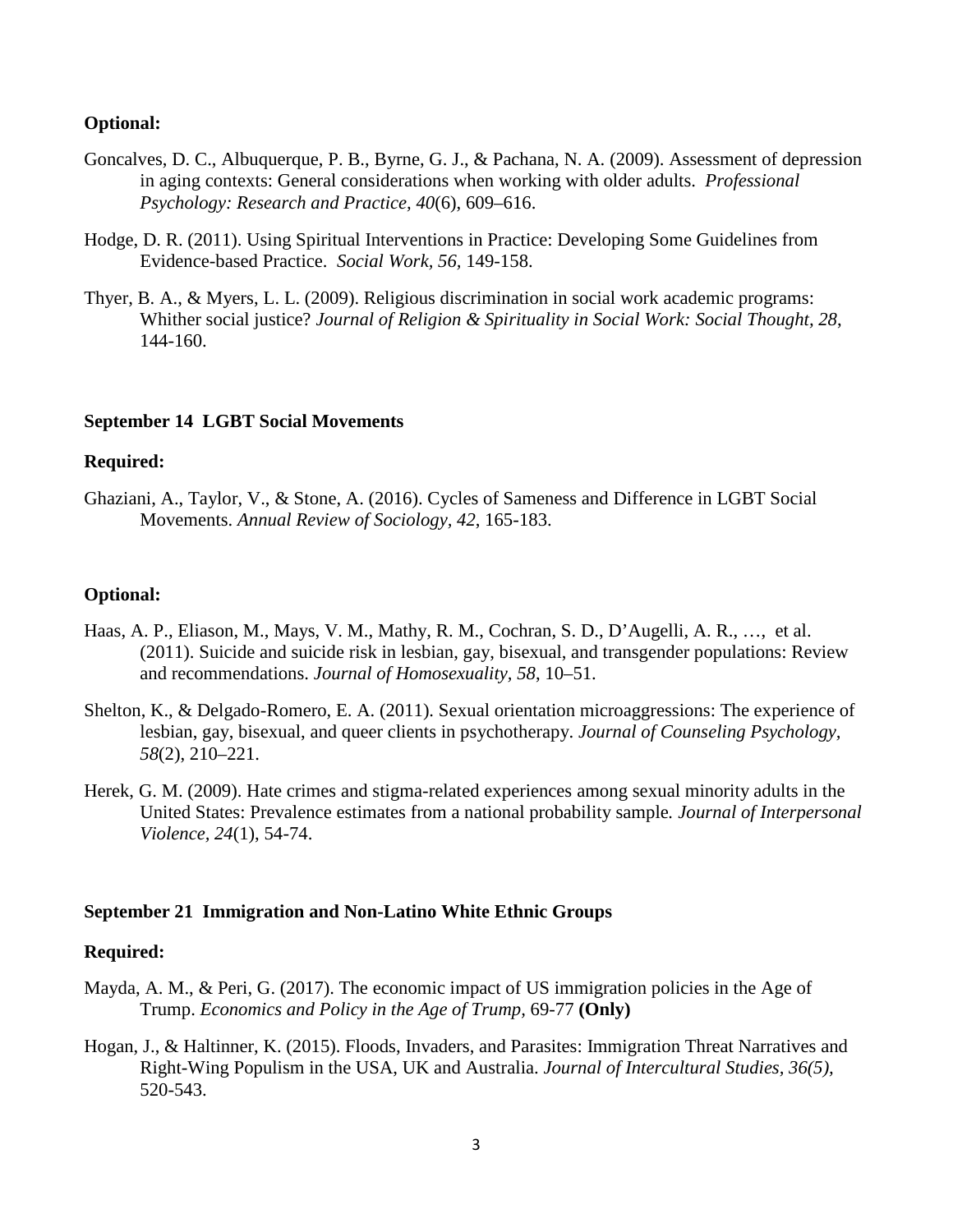Rebhun, U. (2014). Correlates of experiences and perceptions of anti-Semitism among Jews in the United States. *Social Science Research, 47,* 44-60.

## **September 28 American Indians**

## **Required:**

Gone, J. P. (2013). Redressing First Nations historical trauma: Theorizing mechanisms for indigenous culture as mental health treatment. *Transcultural Psychiatry, 50*, 683-706

## **Optional:**

- Gone, J. P., & Trimble, J. E. (2012). American Indian and Alaska Native mental health: Diverse perspectives on enduring disparities. Annual review of clinical psychology, 8, 131-160.
- Mays, V. M., Gallardo, M., Shorter-Gooden, K., Robinson-Zanartu, C., Smith, M., McClure, F., …, Ahhaitty, G. (2009). Expanding the circle: Decreasing American Indian mental health disparities through culturally competent teaching about American Indian mental health, *American Indian Culture and Research Journal, 33*(3), 61–83.

## **October 5 American Indians 2**

## **Required:**

Keith, J. F., Stastny, S. N., & Brunt, A. (2016). Barriers and Strategies for Success for American Indian College Students: A Review. *Journal of College Student Development, 57(6),* 698-714.

Walters, K. L., Mohammed, S. A., Evans-Campbell, T., Beltrán, R. E., Chae, D. H., & Duran, B. (2011) Bodies don't just tell stories, they tell histories: Embodiment of Historical Trauma among American Indians and Alaska Natives, *Du Bois Review, 8,* 179–189.

## **October 12 African Americans, Black Caribbeans and Racism and Health**

## **Required:**

Williams, D. R. & Mohammed, S. A. (2013). Racism and health I: Pathways and scientific evidence. *American Behavioral Scientist, 57,* 1152-1173.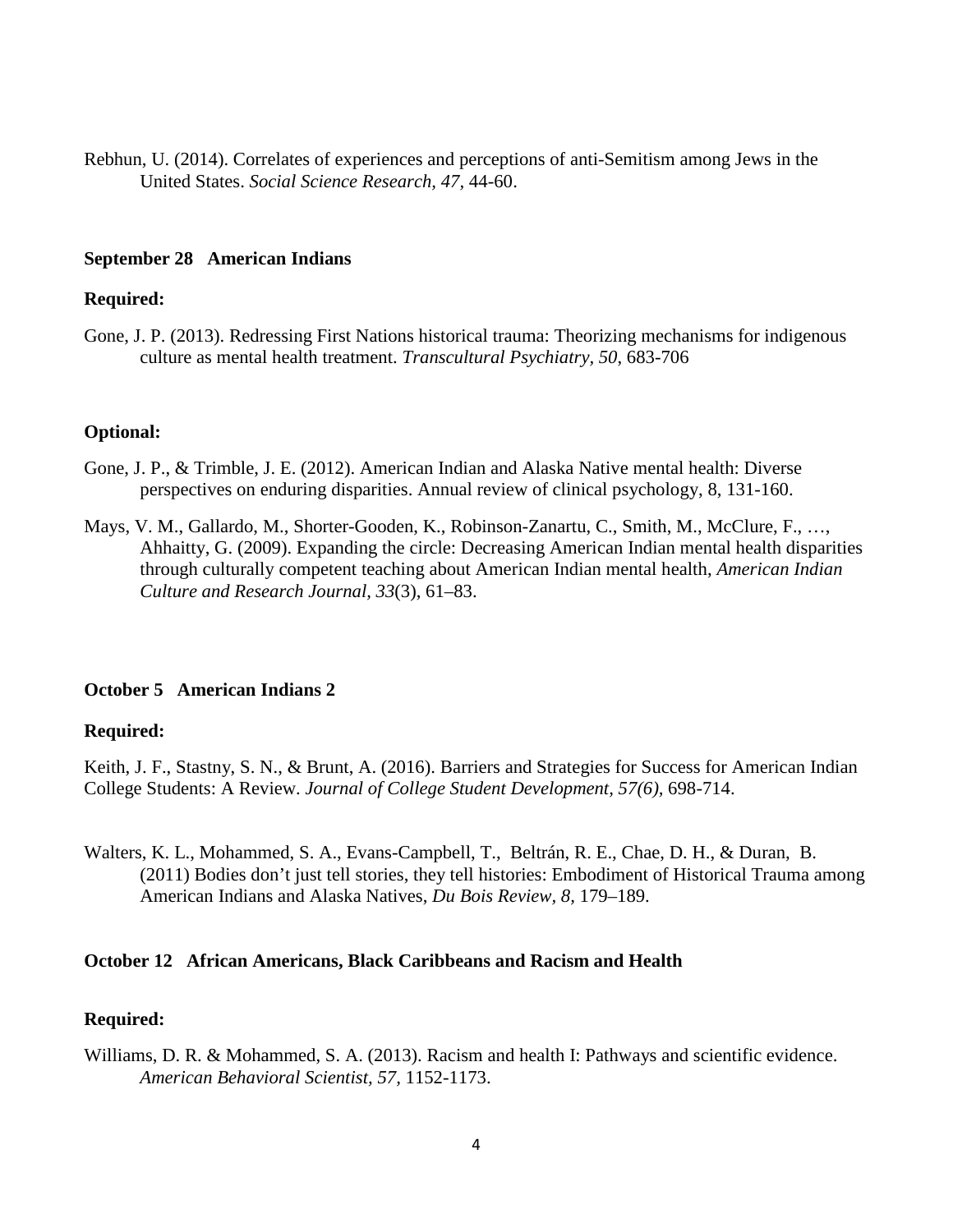Williams, D. R. & Mohammed, S. A. (2013). Racism and health II: A needed research agenda for effective interventions. *American Behavioral Scientist*, *57,* 1200-1226.

## **Optional:**

Dominguez, T. P. (2008). Race, racism, and racial disparities in adverse birth outcomes. *Clinical Obstetrics and Gynecology, 51*(2), 360–370.

## **October 19 African Americans, Black Caribbeans continued**

## **Required:**

Wakefield, S., Lee, H., & Wildeman, C. (2016). Tough on Crime, Tough on Families? Criminal Justice and Family Life in America. *Annals of the American Academy of Political and Social Science,* 665, 8-21.

## **Optional:**

- Sue, D. W., Nadal, K. L., Capodilupo, C. M., Lin, A. I., Torino, G. C. & Rivera, D. P. (2008). Racial microaggressions against Black Americans: Implications for counseling. *Journal of Counseling & Development, 86*, 330-338.
- Sue, D. W., Capodilupo, C. M., Torino, G. C., Bucceri, J. M., Holder, A. M. B., Nadal, K. L. & Esquilin, M. (2007). Racial microaggressions in everyday life: Implications for clinical practice. *American Psychologist, 62*(4), 271–286.

## **October 26 Latinos**

## **Required:**

Tienda, M., & Fuentes, N. (2014). Hispanics in metropolitan America: New realities and old debates. *Annual Review of Sociology, 40,* 499-520.

## **Optional:**

Gándara, P. (2010). The Latino Education Crisis, *Educational Leadership*, 75(5).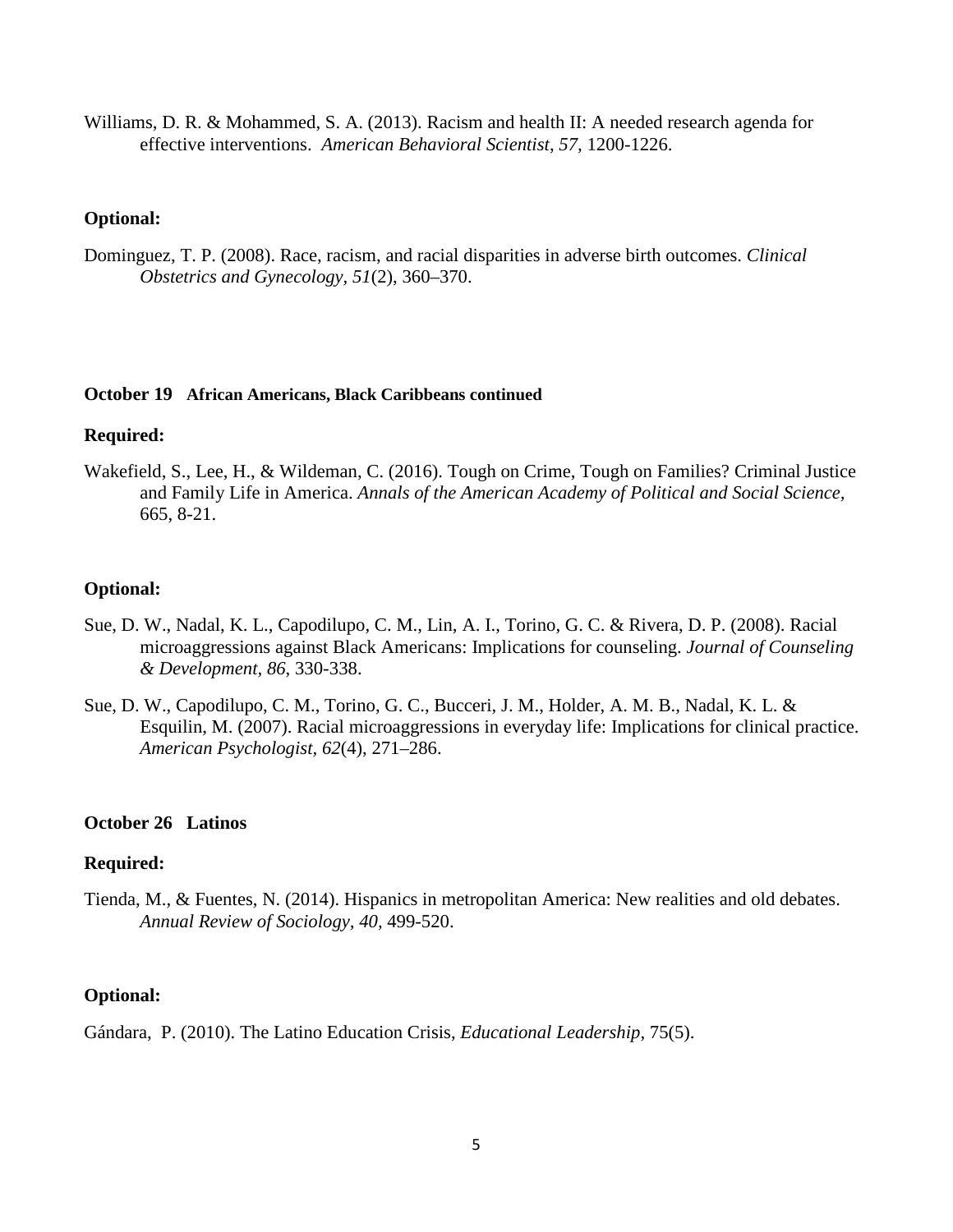- Guerrero, E.G., Marsh, J. C., Khachikian, T., Amaro, H., Vega, W. A. (2013). Disparities in Latino substance use, service use, and treatment: Implications for culturally and evidence-based interventions under health care reform. *Drug and Alcohol Dependence*, *133*, 805-813.
- Guarnaccia, P. J., Pincay, I. M., Alegría, M., Shrout, P. E., Lewis-Fernández, R. & Canino, G. J. (2007). *Assessing Diversity Among Latinos : Results From the NLAAS Hispanic Journal of Behavioral Sciences, 29,* 510
- Bauer, A. M., Chen, C., & Alegría, M. (2010). English Language Proficiency and Mental Health Service Use Among Latino and Asian Americans With Mental Disorders, *Medical Care, 48,* 1097-1014.
- Tienda, M. & Mitchell, F. (2006). *Multiple origins, uncertain destinies: Hispanics and the American future.* Washington: National Academies Press.

## **November 2 Latinos continued and Asian Americans**

## **Required:**

Lee, J. C., & Kye, S. (2016). Racialized Assimilation of Asian Americans. *Annual Review of Sociology, 42,* 253-273.

## **Optional:**

- Sue, D. W., Bucceri, J., Lin, A. I., Nadal, K. L., & Torino, G. C. (2009). Racial microaggressions and the Asian American experience. *Asian American Journal of Psychology, 13*(1), 72-81.
- Kim, I., Chen, J., & Spencer, M. S. (2012). Social determinants of health and mental health among Asian Americans in the United States. *Journal of the Society for Social Work and Research, 3*, 346-361.
- Spencer, M. S., Chen, J., Gee, G. C., Fabian, C. G., & Takeuchi, D. T. (2010). Discrimination and mental health–related service use in a National Study of Asian Americans. *American Journal of Public Health, 100*(12), 2410-2417.

## **November 9 Asian Americans Continued**

## **Required:**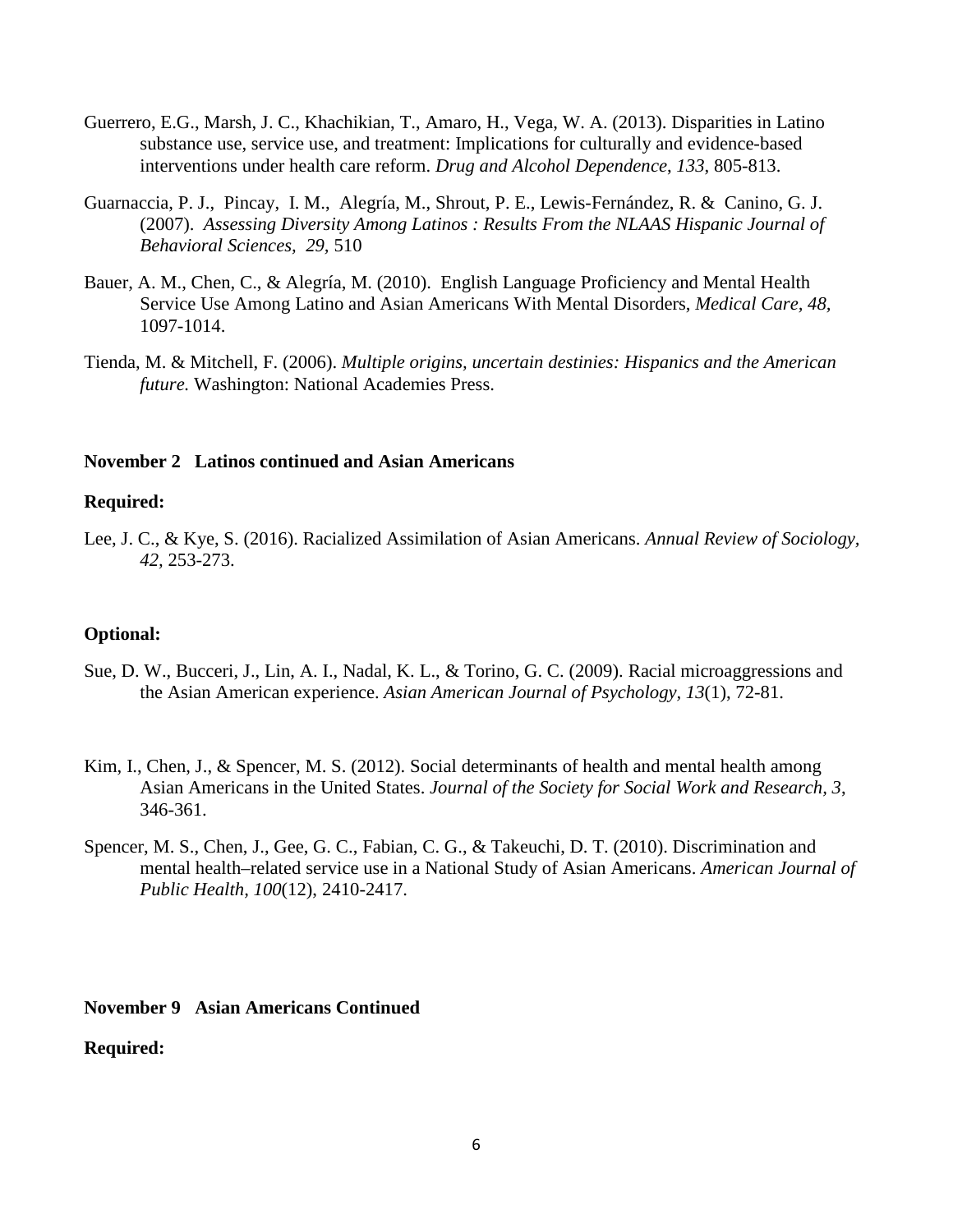Poon, O., Squire, D., Kodama, C., Byrd, A., Chan, J., Manzano, L., Furr, S. & Bishundat, D., (2016). A critical review of the model minority myth in selected literature on Asian Americans and Pacific Islanders in higher education. *Review of Educational Research,* 86(2), 469-502.

## **Optional:**

Sue, S., Ka, J., Cheng, Y. & Saad, C. S. (2012). Asian American mental health: A call to action. *American Psychologist, 67*(7), 532–544.

**November 16 No Class**

#### **November 23 Thanksgiving**

## **Nov 30 Muslim Americans**

## **Required:**

Zainiddinov, H. (2016). Racial and ethnic differences in perceptions of discrimination among Muslim Americans. *Ethnic and Racial Studies, 39(15),* 2701-2721.

## **Optional:**

- Ciftci, A., Jones, N. & Corrigan, P. W. (2013). Mental health stigma in the Muslim community. *Journal of Muslim Mental Health, 7*(1), 17-32.
- Nadal, K. L., Griffin, K. E., Hamit, S., Leon, J., Tobio, M., & Rivera, D. P. (2012). Subtle and overt forms of Islamophobia: Microaggressions toward Muslim Americans. *Journal of Muslim Mental Health, 6*(2), 15-37.
- Al-Krenawi, A., & Graham, J. R. (2000). Culturally sensitive social work practice with Arab clients in mental health settings. Health & Social Work, 9-22.
- Amri, S., Bemak, F. (2013) Mental Health Help-Seeking Behaviors of Muslim Immigrants in the United States: Overcoming Social Stigma and Cultural Mistrust. *Journal of Muslim Mental Health, 7,* 43-63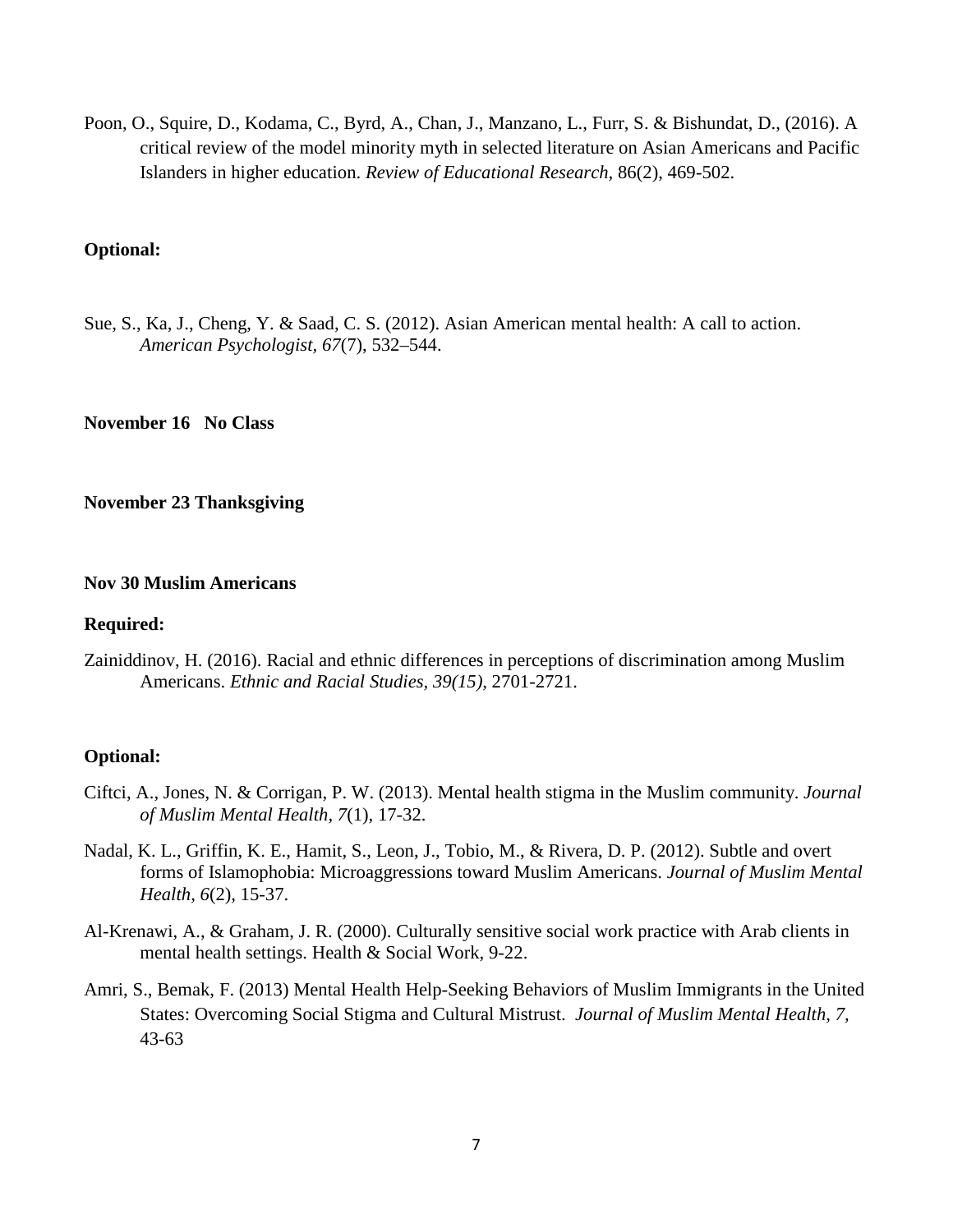#### **December 7 Wrap-Up Poster Session**

#### **December 10 Submit final paper (by 5 p.m.)**

**Course Administrative Tasks**

## **Attendance:**

You are expected to attend and to be prepared to take part in each class session. Attendance is important for you to keep up with course work. Missing 2 unexcused classes will reduce your final grade (e.g. an A will be reduced to an B) and each additional absence will reduce your final grade an additional half grade. As adult learners, I expect you to make appropriate decisions about attending class. Please notify me as soon as possible if you must miss a class. It is your responsibility to get materials, handouts, or class notes from one of your classmates if you are unable to be in class. Please be aware of the disruptive nature of coming to class late; enter the classroom as quietly as possible and wait until break to catch up with what is going on. If you anticipate that you will be absent for religious observances, please let me know ahead of time so that we can plan accordingly.

#### **Laptops and Electronic Devices:**

This class is involves both lecture and discussion. As such, laptops, and tablets can only be used for taking notes. They cannot be used for e-mail, social media or other use during class time. Cell phones are not permitted in the classroom. Use of these devices can be a distraction to both the user and their fellow classmates. Students are asked to refrain from their use in order to promote a more engaged classroom environment.

#### **Phones and Pagers:**

In consideration of your classmates, and due to their disruptive nature, I request that all telephones and pagers are turned off while you are in class. This is your time and I want you to be able to protect it. If you are required to carry a pager, please set it to vibrate only.

#### **Accommodations for Students With Disabilities:**